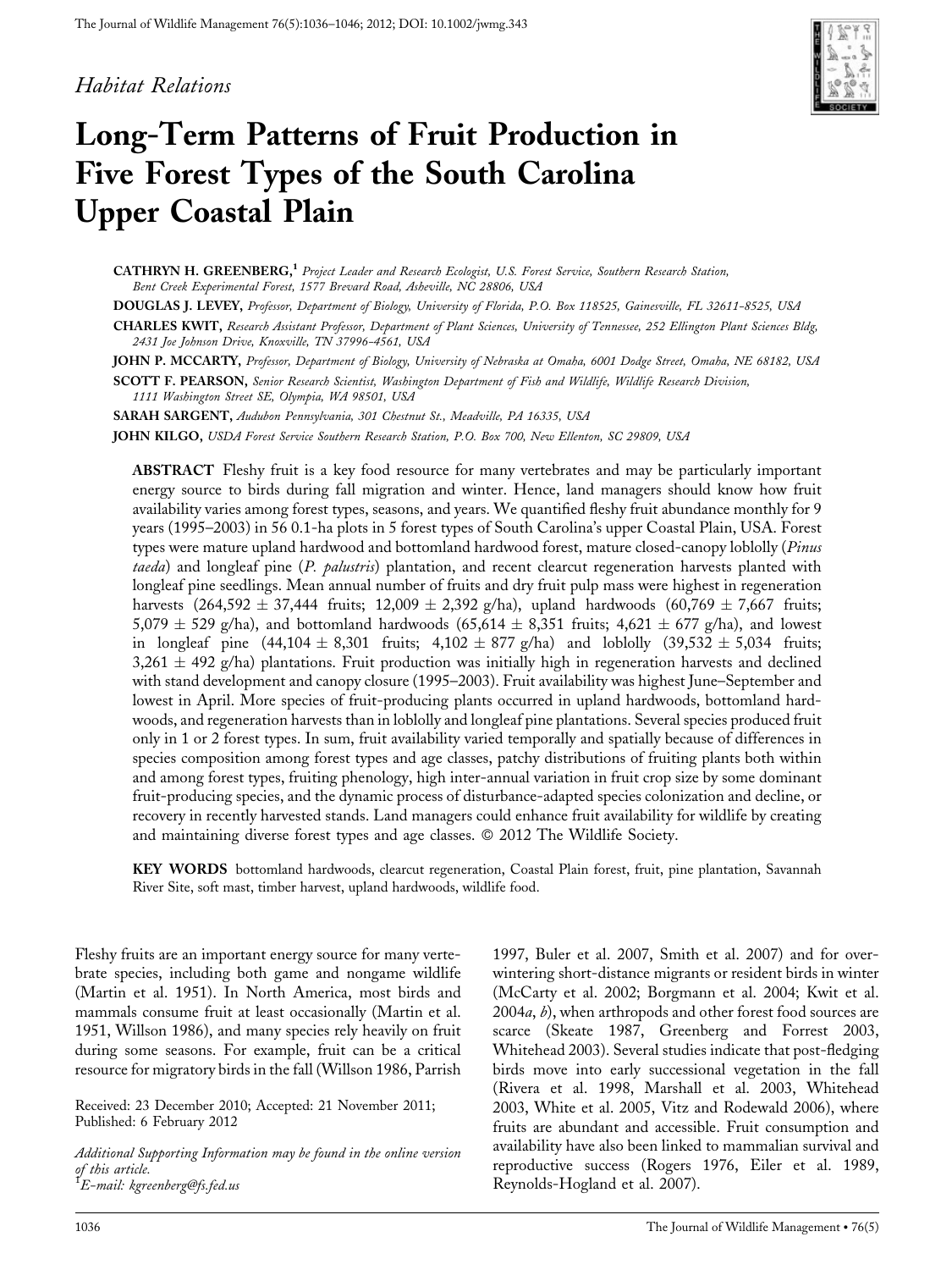Surprisingly little is known about how fruit production and fruiting species composition varies among forest types, age classes, and seasons in the southeastern United States. Several studies show that fruit production is greater in young, recently harvested stands of several forest types, including upland hardwood (Reynolds-Hogland et al. 2006; Greenberg et al. 2007, 2011) and pine (Pinus)-hardwood forests (Halls 1973, Perry et al. 1999), and slash pine (P. elliottii; Johnson and Landers 1978) or loblolly pine (P. taeda; Campo and Hurst 1980) plantations, compared to mature, closed-canopy forests. More fruit is also produced in forest openings created by natural disturbances (Blake and Hoppes 1986). High light conditions and reduced competition after canopy-reducing disturbances likely promote fruiting by many plant species, which can persist for several years after disturbance. Because fruit is an important dietary component for many wildlife species, land managers will benefit from information on how much fruit is produced by different species in different forest types or stages of stand development, in different seasons and years.

We quantified fleshy fruit abundance monthly in 5 managed and unmanaged forest types (we use the term ''forest type'' to denote vegetation association and stage of stand development) that are common in the Piedmont and Coastal Plain physiographic region of the southeastern United States. These included mature upland hardwood and bottomland hardwood forests, mature loblolly pine and longleaf pine (P. palustris) plantations, and recent clearcut regeneration harvests planted with longleaf pine seedlings. Here, we describe spatial and temporal variation in fruit production and composition among the 5 forest types during a 9-year study from January 1995 to December 2003.

# STUDY AREA

We conducted our study on the United States Department of Energy's Savannah River Site (SRS), a National Environmental Research Park located in Aiken and Barnwell Counties, South Carolina, USA (33°18'N,  $81^{\circ}37'$ W). The site was within the Sandhill and upper Coastal Plain physiographic regions. Forested areas covered >80% of the site (Workman and McLeod 1990). The majority of this area consisted of a patchy mosaic of managed, even-aged longleaf pine and loblolly pine stands of varying age-classes, and to a lesser extent, upland and bottomland hardwood forests (Odum 1991, White and Gaines 2000). Prior to 1951, when reforestation efforts began with planting of pines, most of the uplands at the SRS were in agricultural fields or bare ground (White 2005). Upland and bottomland hardwood stands in our study were approximately 60– 75 years old.

Pine plantations and upland hardwood stands in our study were generally on dry, sandy soils of uplands and ridges; bottomland hardwoods occurred along stream terraces and floodplains with loamy-clayey soils (Kilgo and Blake 2005). In 1999, we measured the diameter at breast height (dbh) of all trees  $\geq$ 10 cm dbh in each of our study plots to derive an estimate of average tree density and basal area per forest type.

Mature bottomland hardwoods had a nearly continuous canopy layer of trees including swamp black gum (Nyssa biflora), sweet bay (Magnolia virginiana), and oak (Quercus spp.); vines such as poison ivy (Rhus radicans) and greenbriar (Smilax spp.); a well-developed understory stratum including holly (Ilex spp.), red bay (Persea borbonia), and blueberry (Vaccinium spp.); and a pronounced ground layer of sphagnum moss (Sphagnum), woody stems, and herbs including sedges, partridge berry (*Mitchella repens*), and Jack-in-thepulpit (Arisaema triphyllum). Average  $(\pm SE)$  tree density was  $622.0 \pm 45.2$  trees/ha, and average basal area was  $26.8 \pm 1.8$  m<sup>2</sup>/ha in bottomland hardwoods.

Mature upland hardwood forests were characterized by a well-developed canopy of *Quercus* spp., hickory (*Carya* spp.), and P. taeda; an understory that included flowering dogwood (Cornus florida), American holly (I. opaca), and sparkleberry (V. arboreum); and a relatively sparse ground layer. Average tree density was  $575.0 \pm 40.3$  trees/ha, and average basal area was  $18.1 \pm 1.2 \text{ m}^2/\text{ha}$  in upland hardwoods.

Regeneration harvest plots initially consisted of Pinus seedlings and disturbance-adapted plant species such as pokeweed (Phytolacca americana), but had developed a canopy of planted longleaf pine (maximum height  $= 6$  m) and a welldeveloped understory including wax myrtle (Morella cerifera), R. copallina, black cherry (Prunus serotina), and wild plum (P. umbellata and P. angustifolia) by the end of our study. A ground layer of grasses, sedges, V. stamineum, poison oak (R. toxicodendron), and prickly pear cactus (Opuntia compressa) also occurred in regeneration harvests. In 1999, average tree ( $\geq$ 10 cm dbh) density was 4.0  $\pm$  2.7 trees/ha, and average basal area was  $0.1 \pm 0.1$  m<sup>2</sup>/ha in regeneration harvests.

Mature longleaf and loblolly pine plantations had a homogeneous canopy layer of Pinus, few understory shrubs and trees (e.g., M. cerifera, Quercus spp.), and a sparse ground layer that often included low-lying vegetation (e.g., V. stamineum, R. toxicodendron) and vines such as muscadine grape (Vitus rotundifolia) and Smilax spp. Average tree density was  $367.7 \pm 34.8$  trees/ha, and average basal area was  $20.8 \pm 1.9$  m<sup>2</sup>/ha in longleaf plantations. Average tree density and basal areas were  $473.1 \pm 38.5$  trees/ha and  $23.6 \pm 1.3$  m<sup>2</sup>/ha, respectively in loblolly plantations.

Forest structure and light conditions in both hardwood forest types remained relatively unchanged during the study period. In regeneration harvests, however, growth and development of vegetation, and consequent changes in stand structure and light availability were highly dynamic. In many of our pine plantation stands, prescribed burns (most in Jan– Mar, 1 in Jul) were conducted 1–3 times (6 of 10 stands in regeneration harvests, 10 of 13 in loblolly plantations, and 8 of 13 in longleaf plantations) during the 9-year study period. Different stands were burned in different years. Midstory removal (removal of all midstory shrubs and trees to reduce competition with pines) also occurred in 3 of 13 longleaf plantations stands (1 in 1996; 2 in 1999). Prescribed burning and midstory removal are both common management practices in pine plantations throughout the southeastern United States. Therefore we considered these common management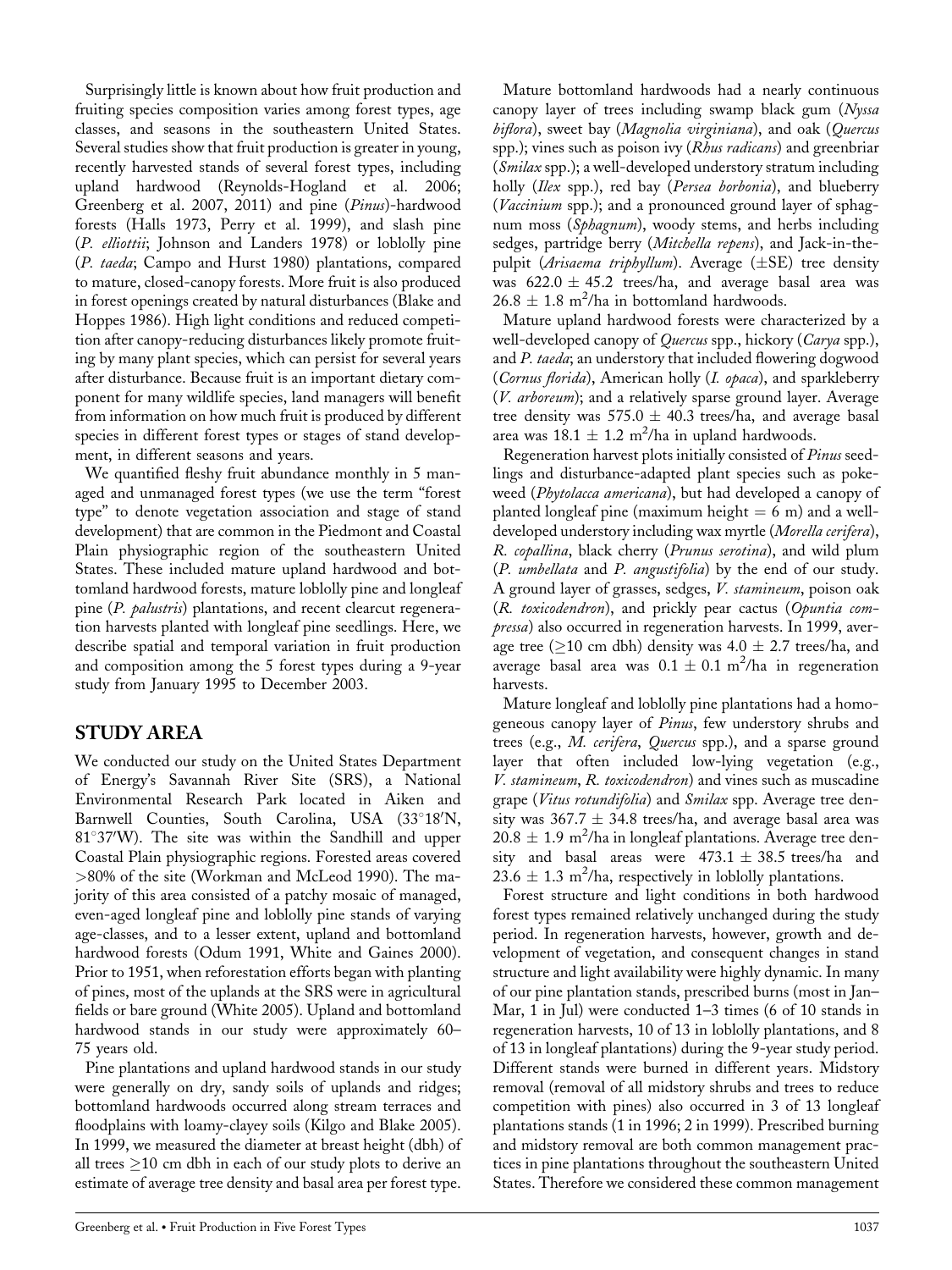applications to be typical disturbances in regeneration harvests, loblolly plantations, and longleaf plantations, and did not attempt to specifically address their effects on fruit production.

# METHODS

We established 1 0.1-ha rectangular plot (50 m  $\times$  20 m) in each of 56 stands representing bottomland hardwoods, upland hardwoods, regeneration harvests, longleaf plantations, and loblolly plantations. We randomly established the point of origin and orientation (azimuth) of each plot, all  $\geq 50$  m from stand edge. All plots were separated from one another by at least 600 m and were assumed to be independent in terms of fruit production. Ten plots were located in each mature bottomland hardwoods, upland hardwoods, and regeneration harvests. The regeneration harvest stands were created using the clearcutting method (1992–1993), siteprepared using herbicide (8 stands) and (or) prescribed fire (9 stands) or shear and raking (1 stand), and machine planted with longleaf pine (8 stands) or loblolly (2 stands) seedlings in 1993 or 1994. Thirteen plots each were located in stands of closed-canopy longleaf plantations and loblolly plantations that were  $\geq$ 40 years old.

We censused all fleshy fruits monthly in each study plot from January 1995 to December 2003. We categorized all fruits as ripe, unripe, or damaged by insects, microbes, or desiccation. We defined fruit functionally, as a seed-containing structure with a nutritious outer coating (i.e., pulp) consumed by vertebrates. Methods for estimating the number of fruit on a given plant depended on the species' lifeform and the number of fruiting individuals of that species in a plot. For non-clonal species, we tagged all fruiting individuals (regardless of potential underground connections) and estimated number of fruits on each, except when we encountered >10 individuals in a given plot. In those cases, we sampled 10 randomly chosen individuals and multiplied the mean number of fruits by the total number of fruiting conspecifics. When possible, we counted all fruits on a given plant. Otherwise, we counted fruits from portions (e.g., branches) of the plant, and these counts were extrapolated to the entire plant. For clonal species (e.g., V. stamineum, huckleberry (Gaylussacia spp.), blackberry (R. cuneifolius), R. toxicodendron, and M. repens) we counted the number of fruits in a 4 m  $\times$  50 m strip down the center transect of the plot and multiplied the total by 5 to estimate the number of fruits of that species in the entire 0.1-ha plot.

We determined dry mass of ripe fruit pulp from off-plot samples of ripe fruits. For every species, we based these calculations on samples of 10 fruits from each of 10 fruiting individuals ( $n = 100$  fruits/species). Half of the samples remained intact (i.e., whole fruit samples), and the other half had all pulp removed (i.e., seeds only). We then placed samples in a drying oven  $(55^{\circ}C)$  for 7 days, and determined dry mass (g) of ripe pulp per fruit from the difference. We calculated fruit production for each species by multiplying the average dry pulp weight of 1 fruit by the number of fruits counted within a plot, and extrapolating to g/ha. We based all data on fruit production on dry mass of fruit pulp (i.e.,

excluding seeds, which are generally not digested by frugivores).

We used a 2-way repeated measures mixed-effects analysis of variance (ANOVA), assuming plot within forest type to be a random factor, and forest type and year to be fixed effects, to compare annual fleshy fruit production (dry mass of pulp and number of fruits) by species and total (all species combined) among treatments (forest types) and years (1995– 2003), and to test for treatment  $\times$  year interactions. For each species, we used the month of greatest average fruit production (including ripe, unripe, and damaged fruit) for inter-annual comparisons (summing fruit counts across months would have resulted in an inflated fruit count, since the same fruits were often counted from month to month). We calculated total annual fruit mass in each forest type by summing the month of maximum production for each species. We also used a 2-way repeated measures mixed-effects ANOVA to compare fruit species richness (the total number of plant species that produced fruit in a given year) among forest types and years, and to compare total fruit production among forest types and months. We assessed each year separately using 1-way ANOVA to determine whether total dry pulp mass or number of fruits differed among forest types or among years within forest types. We log-transformed  $(ln + 1)$  fruit production data to reduce heteroscedasticity. We performed all post hoc tests for data with unequal sample size (number of plots per forest type) using least squares means tests. To additionally explore spatial variation in fruit production by fleshy fruit-producing species, we used 1-way ANOVA with Tukey's multiple comparison procedure as the post hoc test, on arcsine square-root transformed annual  $(n = 9)$  proportion of plots with fruiting plants. We considered  $P < 0.05$  as significant for all tests.

### RESULTS

### Species Composition and Richness

During our 9-year study, 60 species produced fruit, including 57 native species, 1 cultivar (crab apple; Malus angustifolia), and 2 non-native invasive species (Chinese privet; Ligustrum sinense, and Japanese honeysuckle; Lonicera japonicum; Online Supplemental Appendix 1, available at www.onlinelibrary.wiley.com). Across all years and plots, species richness of fruiting plants by forest type (in descending order) was upland hardwoods (31 species), bottomland hardwoods and regeneration harvests (29 species each), loblolly plantations (27 species), and longleaf plantations (20 species) (Online Supplemental Appendix 1). Species richness of fruiting plants was highest in upland hardwoods, bottomland hardwoods, and regeneration harvests, and lowest in loblolly plantations and longleaf plantations (Table 1). Richness also differed among years and we found a significant year  $\times$  forest type interaction (Table 1).

### Production of Total Dry Pulp Mass and Number of Fruits Among Forest Types

Mean  $(\pm SE)$  annual production of total dry fruit pulp mass was highest in regeneration harvests (12,008  $\pm$  2,392 g/ha),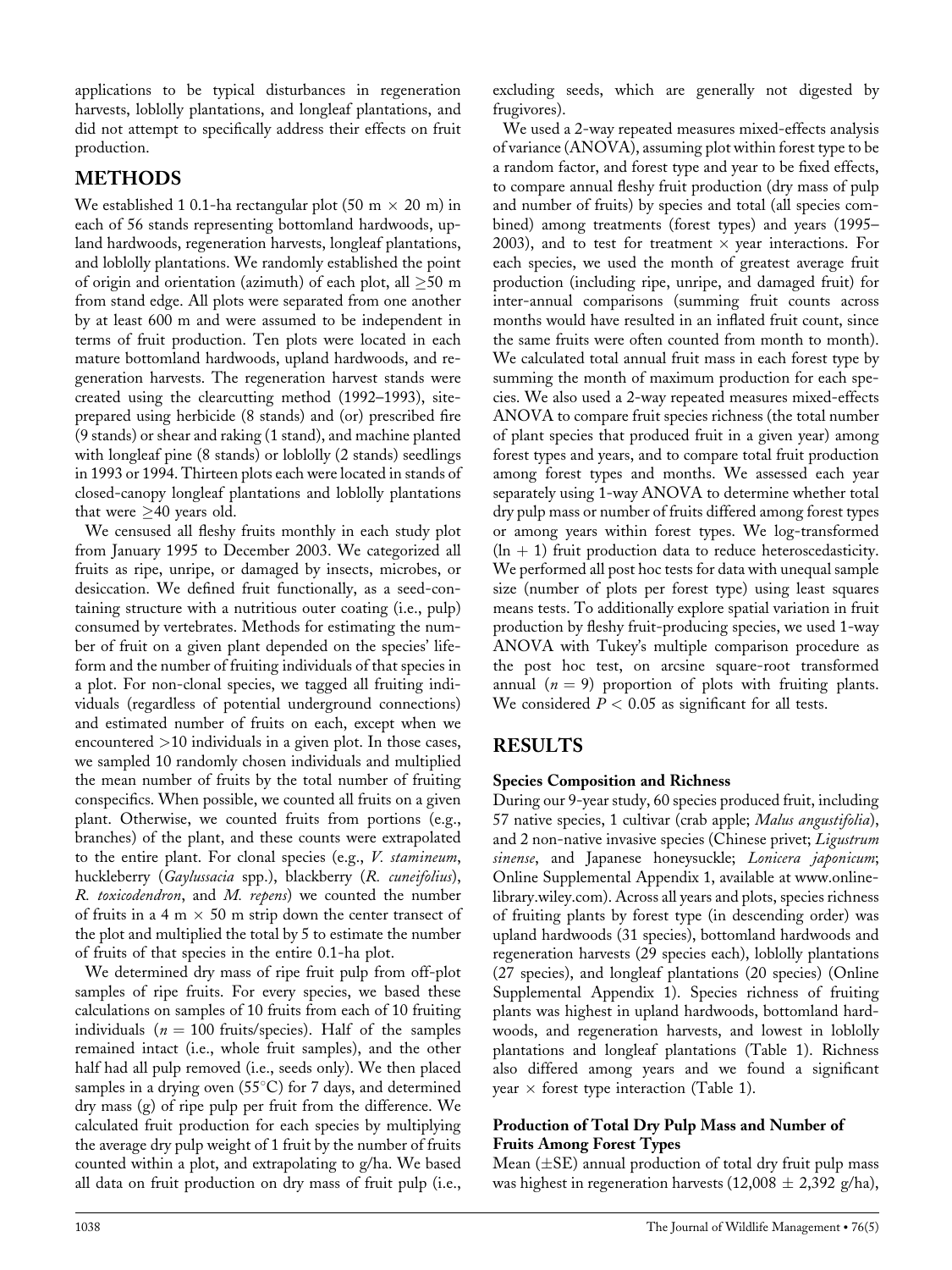| RM ANOVA | Forest type'                                                                                                                                                                                                                                                                                                                                                                        | $\sim -104$                                                                      |
|----------|-------------------------------------------------------------------------------------------------------------------------------------------------------------------------------------------------------------------------------------------------------------------------------------------------------------------------------------------------------------------------------------|----------------------------------------------------------------------------------|
|          | type are listed at bottom of table. Different letters within rows denote significant differences among the forest types. Values with a dagger (†) indicate species that comprise 210% of mean total dry pulp mass (g) within<br>orest type (column). Values with a double dagger (1) indicate species that comprise $\geq$ 10% of mean total number of fruits within a forest type. |                                                                                  |
|          | h Carolina. Species richness of fruiting plants, annual mean total mass, and annual mean total number of fruits produced (no./ha) in each forest                                                                                                                                                                                                                                    | number of fruits, or both within a forest type at the Savannah River Site, South |
|          | <b>able 1.</b> Mean percent total number (% no.) and percent total mass (% mass) across all years (1995–2003) and forest types, and mean (±SE) annual dry pulp mass (g/ha) of species that produced 210% of dry pulp mass,                                                                                                                                                          |                                                                                  |

|                        |                                                                                      |                                                                                                                         | forest type (column). Values with a double dagger (1) indicate species that comprise $\geq$ 10% of mean total number of fruits within a forest type. |                                     |                                      |                                       |     |                       |                         |
|------------------------|--------------------------------------------------------------------------------------|-------------------------------------------------------------------------------------------------------------------------|------------------------------------------------------------------------------------------------------------------------------------------------------|-------------------------------------|--------------------------------------|---------------------------------------|-----|-----------------------|-------------------------|
|                        | % no. $/$ %                                                                          |                                                                                                                         |                                                                                                                                                      | Forest type <sup>c</sup>            |                                      |                                       |     | RM ANOVA <sup>d</sup> |                         |
| Species <sup>a,b</sup> | mass <sub>(g)</sub>                                                                  | $JHF(n = 10)$                                                                                                           | $(n = 10)$<br><b>BHF</b>                                                                                                                             | $\text{LOBP}(n=13)$                 | $LIP(n=13)$                          | $RH(n = 10)$                          |     |                       | $P_{\rm for~\times~yr}$ |
|                        | 5.1/9.0                                                                              | $2,149.3 \pm 432.1$ A <sup>TT</sup>                                                                                     | $.13.4 \pm 37.1B$                                                                                                                                    | $328.6 \pm 114.4B$ <sup>†</sup>     | $92.1 \pm 44.0B$                     | $0.0\pm0.0\mathrm{B}$                 |     |                       |                         |
|                        |                                                                                      | $564.6 \pm 179.7$ Å                                                                                                     | $719.9 \pm 414.1 B^{\dagger \ddagger}$                                                                                                               | $0.1 \pm 0.1$ C                     | $0.3 \pm 0.3$ C                      | $0.0 \pm 0.0$                         |     |                       |                         |
|                        | 5.7/7.3<br>18.2/0.0<br>4.2/6.0<br>4.3/2.2/1.3<br>7.2/1.43.4<br>1.5/143.4<br>1.5/10.4 | $0.0 \pm 0.0$ A                                                                                                         | $0.0 \pm 0.0$ A                                                                                                                                      | $27.9 \pm 8.1$ A <sup>#</sup>       | $20.1 \pm 12.2$ A <sup>‡</sup>       | $229.7 \pm 44.0B$                     |     |                       |                         |
|                        |                                                                                      |                                                                                                                         | $,883.0 + 405.1B†$                                                                                                                                   | $0.0 \pm 0.0$ A                     | $0.0 \pm 0.0$ A                      | $0.0 \pm 0.0$ A                       | *** |                       |                         |
|                        |                                                                                      |                                                                                                                         | $0.0 \pm 0.0$ A                                                                                                                                      | $7.0 \pm 3.0$ A                     | $11.8 \pm 5.8$ A                     | $595.6 \pm 147.8B$ <sup>#</sup>       | *** | ***                   |                         |
|                        |                                                                                      | $\begin{array}{c} 0.0 \pm 0.0 \mathrm{A} \\ 33.0 \pm 22.9 \mathrm{A}^{\ddagger} \\ 7.4 \pm 3.4 \mathrm{AB} \end{array}$ | $0.0 \pm 0.0$ A                                                                                                                                      | $158.5 \pm 41.0$ C <sup>#</sup>     | $183.5 \pm 74.0BC$                   | $98.8 \pm 29.8BC$                     | SN  | SN                    |                         |
|                        |                                                                                      | $0.0\,\pm\,0.0\mathrm{A}$                                                                                               | $0.0 \pm 0.0$ A                                                                                                                                      | $< 0.05 \pm 0.0A$                   | $0.4 \pm 0.3$ Å                      | $1,282.3 \pm 561.7B^{\dagger}$        | *** | ***                   |                         |
|                        |                                                                                      | $390.2 \pm 125.5$ A <sup>1</sup>                                                                                        | 2.2B<br>$\overline{+}$<br>4.4                                                                                                                        | $1.8\,\pm\,0.8\mathrm{B}$           | $13.1 \pm 6.7B$                      | $14.8 \pm 6.3B$                       | *** | ***                   |                         |
|                        |                                                                                      | $553.2 \pm 135.6$ Å                                                                                                     | 4.6B<br>$\overline{+}$<br>8.0                                                                                                                        | $1,546.9 \pm 354.8$ A <sup>†‡</sup> | $3,141.9 \pm 850.0$ AC <sup>##</sup> | $6,923.5 \pm 2,278.8$ C <sup>†‡</sup> | *** | ***                   |                         |
|                        |                                                                                      | $927.7 \pm 135.2$ A                                                                                                     | 31.0B<br>$127.0 \pm$                                                                                                                                 | 744.2 $\pm$ 166.0AC                 | $294.2 \pm 81.1$ BCD                 | $860.7 \pm 213.5$ ACD                 |     | ***                   |                         |
|                        |                                                                                      | $,078.9 \pm 528.8$ A                                                                                                    | 676.7A<br>$4,620.7 \pm 6$<br>65,614 ± 8                                                                                                              | $3,261.3 \pm 492.1B$                | $4,101.7 \pm 877.0B$                 | $12,008.6 \pm 2,392.1$ A              |     | ***                   |                         |
| <b>Total</b> number    |                                                                                      | $60,769 \pm 7,667AB$                                                                                                    | 8,351AB                                                                                                                                              | $39,532 \pm 5,034BC$                | $44,104 \pm 8,301C$                  | $264,593 \pm 37,444$ A                | *** | ***                   |                         |
| pecies richness        |                                                                                      | $6.8\,\pm\,0.2\textup{A}$                                                                                               | $\pm 0.3$ Å                                                                                                                                          | $4.6 \pm 0.2B$                      | $3.5 \pm 0.2B$                       | $7.3 \pm 0.3$ A                       | *** | ***                   | ***                     |

<sup>a</sup> See Online Supplemental Appendix 1 for a table that includes all plant species producing fruit, including mean individual fruit mass and common names.<br>b ONT and the strip of the specific matter of the strong and the s

a See Online Supplemental Appendix 1 for a table that includes all plant species producing fruit, including mean individual fruit mass and common names.<br>b COFL, *Cornus forida*; ILOP, I*lex opaca*; NOCE, *Morella cerifera* ° COFL, Cornus florida; ILOP, Ilex opaca; MOCE, Morella cerifera; NYBI, Nyssa biflora; RHCO, Rhus toxicodendron; RUCU, Rubus cuneijolius; VAAR, Vaccinium arboreum; VAST, V. stamineum; VIRO, Vitis rotundifolia.

Forest types are upland hardwood forest (UHF), bottomland hardwood forest (BHF), mature loblolly pine plantation (LOBP), mature longleaf pine plantation (LLP), and young (harvested in 1993) clearcut Forest types are upland hardwood forest (UHF), bottomland hardwood forest (BHF), mature loblolly pine plantation (LOBP), mature longleaf pine plantation (LLP), and young (harvested in 1993) clearcut regeneration harvests planted in longleaf pine (RH).

regeneration harvests planted in longleaf pine (RH).<br><sup>d</sup> Repeated measures analysis of vantance. P values are for comparisons among forest types (*P<sub>in</sub>)*, year (P<sub>yr</sub>), and forest × year interaction effects. (P<sub>for × yr</sub> <sup>d</sup> Repeated measures analysis of variance. P values are for comparisons among forest types (P<sub>for</sub>), year (P<sub>gro</sub>), and forest x year interaction effects. (P<sub>for x yr</sub>). Asterisks in columns denote P values <0.01 (\*\*\*), and <0.05 (\*). NS = not significant ( $P > 0.05$ ). and  $<$  0.05 (\*). NS = not significant ( $P > 0.05$ ).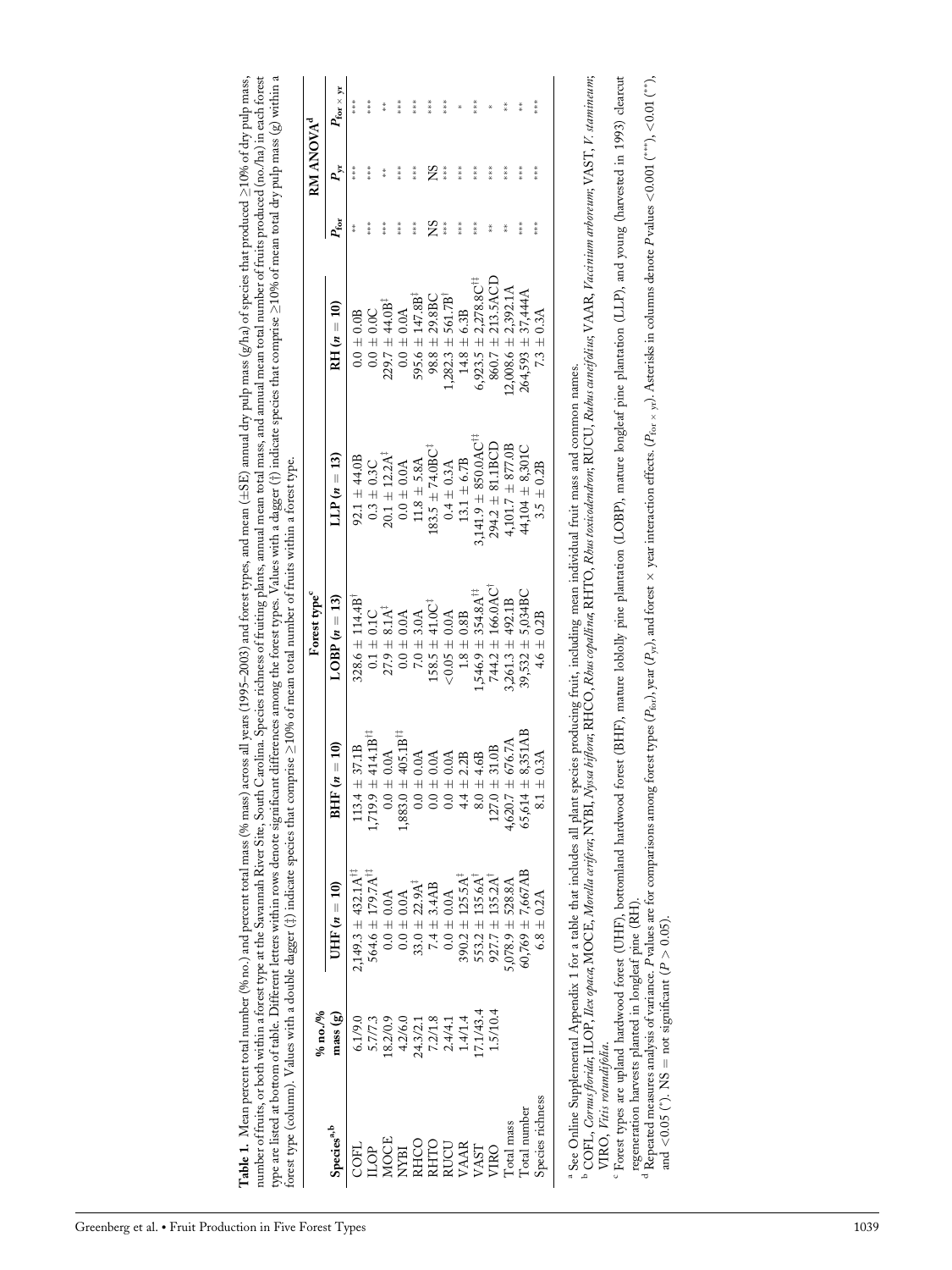upland hardwoods  $(5,079 \pm 529)$  g/ha), and bottomland hardwoods (4,621  $\pm$  677 g/ha), and lowest in longleaf plantations  $(4,102 \pm 877 \text{ g/ha})$  and loblolly plantations  $(3,261 \pm 492 \text{ g/ha}; \text{Table 1}).$  Total mass differed among years  $(F_{8,408} = 10.1, P_{vr} < 0.001)$  and forest types  $(F_{4,51} = 5.1, P_{for} = 0.002;$  Table 1). Average total mass production also exhibited a forest type  $\times$  year interaction  $(F_{32,408} = 1.9, P_{for \times yr} = 0.003;$  Table 1). Among years, total fruit mass ranged from  $1,927 \pm 346$  to  $10,934 \pm$ 2,147 g/ha in upland hardwoods;  $1,337 \pm 182 - 11,402 \pm 1$ 4,341 g/ha in bottomland hardwoods;  $921 \pm 304$  $8,603 \pm 2,906$  g/ha in loblolly plantations;  $927 \pm 486$ 13,474  $\pm$  6,338 g/ha in longleaf plantations, and 1,641  $\pm$ 675–38,226  $\pm$  16,636 g/ha in regeneration harvests (Fig. 1a). Within years, pulp production differed among forest types except in 1995 ( $F_{4,51} = 2.5$ ;  $P = 0.053$ ) and 1998  $(F_{4,51} = 2.2; P = 0.082)$ . Within years, pulp production was generally highest in regeneration harvests, upland hardwoods, and bottomland hardwoods, and lowest in loblolly plantations and longleaf plantations (Fig. 1a). In upland hardwoods, bottomland hardwoods, loblolly plantations, and longleaf plantations inter-annual variation in dry pulp biomass production was high but production consistently averaged <13,500 g/ha, and showed no consistent trends over time (Fig. 1a). In contrast, inter-annual dry pulp mass production in regeneration harvests was highly variable and



Figure 1. Mean  $(\pm SE)$  (a) annual total dry pulp mass (kg/ha) and (b) number of fleshy fruits produced in 5 forest types at the Savannah River Site, South Carolina, 1995–2003.

showed a trend of substantial decline from the study's origin through 2002 (9 years post-harvest; Fig. 1a).

Mean annual number of fruits produced per ha was greatest in regeneration harvests  $(264,592 \pm 37,444)$ , bottomland hardwoods  $(65,614 \pm 8,351)$ , and upland hardwoods  $(60,769 \pm 7,667)$ , and fewest in longleaf plantations  $(44,104 \pm 8,301)$  and loblolly plantations  $(39,532 \pm 5,03;$ Fig. 1b). Fruit abundance differed among years ( $F_{8,408}$  = 10.1;  $P_{vr} \leq 0.001$ ), by forest type  $(F_{4,51} = 7.04; P_{for} \leq$ 0.001), and demonstrated a forest type  $\times$  year interaction  $(F_{32,408} = 1.84; P_{for \times yr} = 0.004;$  Table 1). The average number of fruits produced annually per ha ranged from  $21,843 \pm 10,072$  to  $148,213 \pm 46,771$  in upland hardwoods;  $18,645 \pm 1,959 - 150,362 \pm 50,736$  in bottomland hardwoods;  $14,806 \pm 4,253 - 77,582 \pm 27,238$  in loblolly plantations;  $9,349 \pm 4,665 - 128,027 \pm 48,081$  in longleaf plantations; and  $42,207 \pm 15,230 - 482,784 \pm 178,346$  in regeneration harvests (Fig. 1b). Within any given year, the number of fruits produced differed among forest types  $(F_{4,51} \geq 2.73; P \leq 0.039$  in all years), and was generally greatest in upland hardwoods, bottomland hardwoods, and regeneration harvests, (Fig. 1b). In upland hardwoods, bottomland hardwoods, loblolly plantations, and longleaf plantations inter-annual variation in average total number of fruits produced was high, but production consistently averaged <151,000 fruits/ha in any given year, and showed no temporal pattern of increase or decrease among years (Fig. 1b). In contrast, in 1995 the average number of fruits produced in regeneration harvests (482,785  $\pm$  50,735) was 3–6 times greater than the average number of fruits produced in any other forest type that year, and the total number of fruits produced in regeneration harvests remained greater than in the other forest types through 2002 (9 years postharvest; Fig. 1b).

Fruit numbers and pulp mass differed among months  $(F_{11,5937} = 225.5;$   $P_{\text{mo}} \leq 0.001$  and  $F_{11,5937} = 354.1;$  $P \leq 0.001$ , respectively) and forest types  $(F_{4,51} = 12.1;$  $P_{\text{mo}} \leq 0.001$  and  $F_{4,51} = 11.8; P \leq 0.001$ , respectively), with a significant month  $\times$  forest type interaction  $(F_{44,5937} = 7.6; P_{\text{mo}} \leq 0.001$  and  $F_{44,5937} = 55.6; P \leq$ 0.001, respectively; Fig. 2). Dry fruit pulp was plentiful June–September, peaking in July and August (Fig. 2a). Beginning in October, availability of fruit pulp declined monthly, with lowest mass availability in April (Fig. 2a). The number of individual fruits per ha was greatest June– October, and began to decline in November, decreasing each month thereafter to a low in April (Fig. 2b).

#### Dominant Fruit-Producing Species and Forest Types

Only 10 species produced on average  $\geq$  10% of dry pulp mass, number of fruits, or both (henceforth referred to as dominant species) within any given forest type (Table 1; Online Appendix 1). However, relative importance of species producing the greatest biomass and numbers of fruit differed among forest types (Table 1). In upland hardwoods, C. florida and I. opaca produced the most mass and individual fruits; R. copallina and V. arboreum were also numerically dominant, whereas V. stamineum and V. rotundifolia were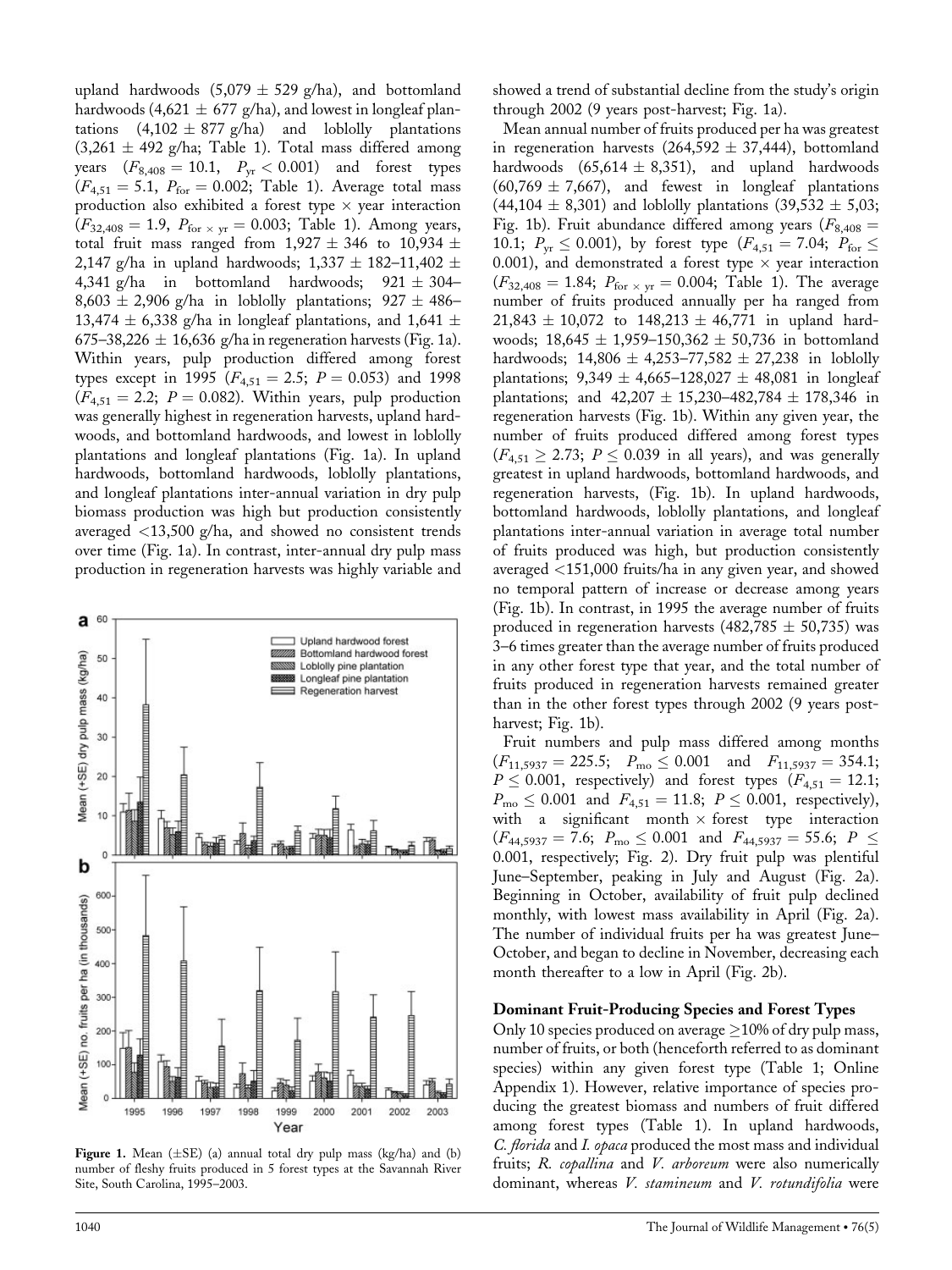

**Figure 2.** Mean  $(\pm SE)$  (a) total dry pulp mass (kg/ha) and (b) number of fruits/ha available each month (Jan–Dec) in each of 5 forest types at the Savannah River Site, South Carolina, 1995–2003.

dominant producers of dry pulp mass (Table 1). In bottomland hardwoods, I. opaca and N. biflora produced the most dry pulp mass and individual fruits. In loblolly plantations, V. stamineum, C. florida, and V. rotundifolia were dominant producers of fruit mass and number of fruits produced, whereas M. cerifera and R. toxicodendron produced large numbers of fruit. In longleaf plantations, *V. stamineum* dominated production of dry pulp mass and total fruits; *M. cerifera* and *R. toxicodendron* also produced  $>\!10\%$  of total individual fruits. In regeneration harvests, V. stamineum was a dominant producer of fruit mass and number; R. cuneifolius was also a dominant fruit mass producer, whereas M. cerifera and R. copallina produced a large proportion of individual fruits in regeneration harvests (Table 2).

### Spatial Variation in Fruit Production by Species

Fruit production by all species was spatially variable. Several species produced fruit only within a single forest type and (or) a subset of plots within a forest type (Online Supplemental Appendix 2), and fruit production by most species varied among years (e.g., Fig. 3). For example, 17 species—primarily those associated with mesic conditions only produced fruit in bottomland hardwoods (Online Supplemental Appendix 1); most of those produced fruit in <30% of bottomland hardwoods plots in any given year (Online Supplemental Appendix 2). Mitchella repens, P. borbonia, R. radicans, and some Smilax species, produced

| traute 1<br>in mher o<br>ry pulp mass<br>$M_0$ of $+$<br>$i$ able 2. Mean ( $\pm$ SE) annual dry pulp mass (g/ha) of plant species that pro-                     |
|------------------------------------------------------------------------------------------------------------------------------------------------------------------|
| $0.05$ ( $\degree$ ) for ana<br>$(0.01$ ( $^{**}$ ), and<br>$\sim$ 001 (***) $\sim$<br>ngleaf pine (RH) at the Savannah River Site, South Carolina, 1995-2003. . |
| ig vears.<br>ifferent letters within rows denote differences ar                                                                                                  |
|                                                                                                                                                                  |
| ear                                                                                                                                                              |

|                                                                                     |                                                                                                   |                      |                       |                                                                        | Year                |                                                                                                                                     |                           |                                      |                        |
|-------------------------------------------------------------------------------------|---------------------------------------------------------------------------------------------------|----------------------|-----------------------|------------------------------------------------------------------------|---------------------|-------------------------------------------------------------------------------------------------------------------------------------|---------------------------|--------------------------------------|------------------------|
| Species <sup>a</sup>                                                                |                                                                                                   | 1996                 | 1997                  | 1998                                                                   | <b>999</b>          | 2000                                                                                                                                | 2001                      | 2002                                 | 2003                   |
| $\begin{array}{ll} \mathrm{CRFL}^{***} \\ \mathrm{MOCE}^{*} \end{array}$            | $125 \pm 125$ A                                                                                   | $129 \pm 129$ A      | $238 \pm 238$ A       | $159 \pm 101AB$                                                        | $673 \pm 27B$       | $354 \pm 211AB$                                                                                                                     | $577 \pm 448AB$           | 39AB<br>$-18$                        | $108 \pm 64AB$         |
|                                                                                     | $22 \pm 22A$                                                                                      | $136 \pm 84AB$       | Ą<br>$67 \pm 32A$     | $335\,\pm\,192\mathrm{AB}$                                             | $359 \pm 178AB$     | $442\pm197\mathrm{B}$                                                                                                               | 345 ± 147B                | $265 \pm 110AB$                      | $96 \pm 39AB$          |
| $\begin{array}{ll} \mathrm{OPCO}^{***}\\ \mathrm{PRAN}\\ \mathrm{PRSE} \end{array}$ | $962 \pm 539ABC$                                                                                  | $2,447 \pm 954A$     | LBCD<br>$500 \pm 241$ | $534 \pm 236ABC$                                                       | $538 + 306AB$       | $466 \pm 194ABC$                                                                                                                    | $-39 \pm 44 \text{B}$     | $37\pm18{\rm CD}$                    | $20 \pm 16$            |
|                                                                                     | $4 \pm 4$                                                                                         | $18\,\pm\,18$        | 479 ± 479             | 152<br>$152 \pm 7$                                                     | $+$                 |                                                                                                                                     | 146<br>$166 \pm$          | $26 \pm 26$                          | $47 + 39$              |
|                                                                                     | $,123 + 822$                                                                                      | $12 + 9$             | $825 \pm 633$         | $\begin{array}{c} 1{,}134\pm 1{,}072\\ 432\pm 311{\rm AB} \end{array}$ | $117 \pm 96$        | $2,260 \pm 2,260$<br>$563 \pm 409$                                                                                                  |                           | $353 \pm 323$ $801 \pm 264 \text{A}$ | $17 + 12$              |
| ${\bf RHCO}^{***}$<br>${\bf RUCU}^{***}$                                            | $0.065 \pm 796ABC$                                                                                | $1,261 \pm 783$ Å    | $613 \pm 396AB$       |                                                                        | $123 \pm 109$ BC    | $554 \pm 422ABC$                                                                                                                    | $30\pm23$ 506 $\pm$ 196AB |                                      | $3.8 \pm 3.8 \text{C}$ |
|                                                                                     | $775 \pm 512$ AB                                                                                  | $1,489 \pm 877AB$    | $473 + 366AB$         | $6,829 \pm 4,729$ A                                                    | $525 \pm 402AB$     | $1.159 \pm 555AB$                                                                                                                   | $159\pm90\text{AB}$       | 53AB<br>$74 \pm 9$                   | $58\pm47\mathrm{B}$    |
| $VAST***$                                                                           | $31,468 \pm 17,106$ A                                                                             | $12,459 \pm 7,541AB$ | $2 \pm 2C$            | $,936 \pm 3,968AB$                                                     | 505AB<br>$,891 \pm$ | $(0.39 \pm 1.984AB)$                                                                                                                | $,212 \pm 1,856AB$        | 330 B<br>$611 \pm 1$                 | $593 + 459B$           |
| VIRO                                                                                | $1,630 \pm 644$                                                                                   | $1,759 \pm 1,439$    | $699 \pm 347$         | 219<br>$470 \pm$                                                       | $.682 + 963$        | ± 247<br>539                                                                                                                        | $517 \pm 178$             | $77 \pm 29$                          | $73 \pm$               |
|                                                                                     | a CRFL, <i>Crataegus flava</i> ; MOCE, <i>Morella cerifera</i> ; OPCO, <i>Opuntia compressa</i> ; |                      |                       |                                                                        |                     | PRAN, Prunus angustifolia; PRSE, P. serotina; RHCO, Rhus copallina; RUCU, Rubus cuneifolius; VAST, Vaccinium stamineum; VIRO, Vitis |                           |                                      |                        |

rotundifolia.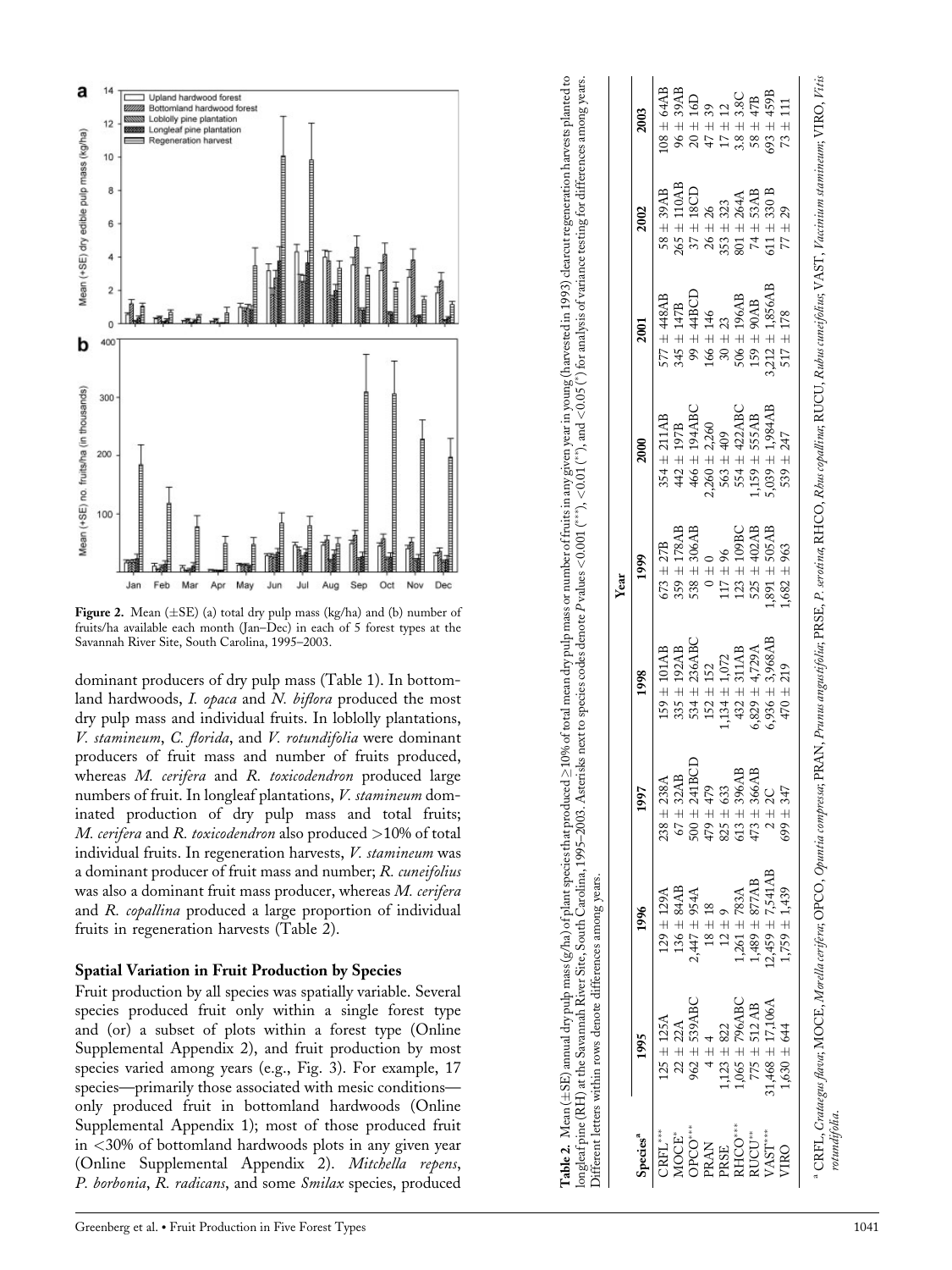

Figure 3. Mean monthly dry pulp mass (kg/ha) of some dominant fruit-producing species in 5 forest types at the Savannah River Site, South Carolina, 1995–2003.

fruit only in hardwood (upland hardwoods and bottomland hardwoods) forest types whereas others, such as M. cerifera, R. toxicodendron, R. copallina, and O. compressa, produced fruit only or primarily in young or mature pine plantations (regeneration harvests, loblolly plantations, and longleaf plantations; Online Supplemental Appendices 1, 2). Disturbance-adapted species such as P. americana, R. copallina, and Rubus spp. and some other ruderal species produced fruit only or predominantly in regeneration harvests, and quantities produced declined over the 9-year study period (Fig. 3).

#### Temporal Variation in Fruit Production by Species

Only a few species produced fruit in most years within 1 or more forest types (Online Supplemental Appendix 2). Prominent examples are: C. florida and V. arboreum in upland hardwoods; I. opaca in upland hardwoods and bottomland hardwoods; M. repens, N. biflora, P. borbonia, and S. laurifolia in bottomland hardwoods; V. stamineum in loblolly plantations, longleaf plantations, and regeneration harvests; O. compressa, R. copallina, and R. cuneifolius in regeneration harvests (Table 2); and *V. rotundifolia* in all 5 forest types.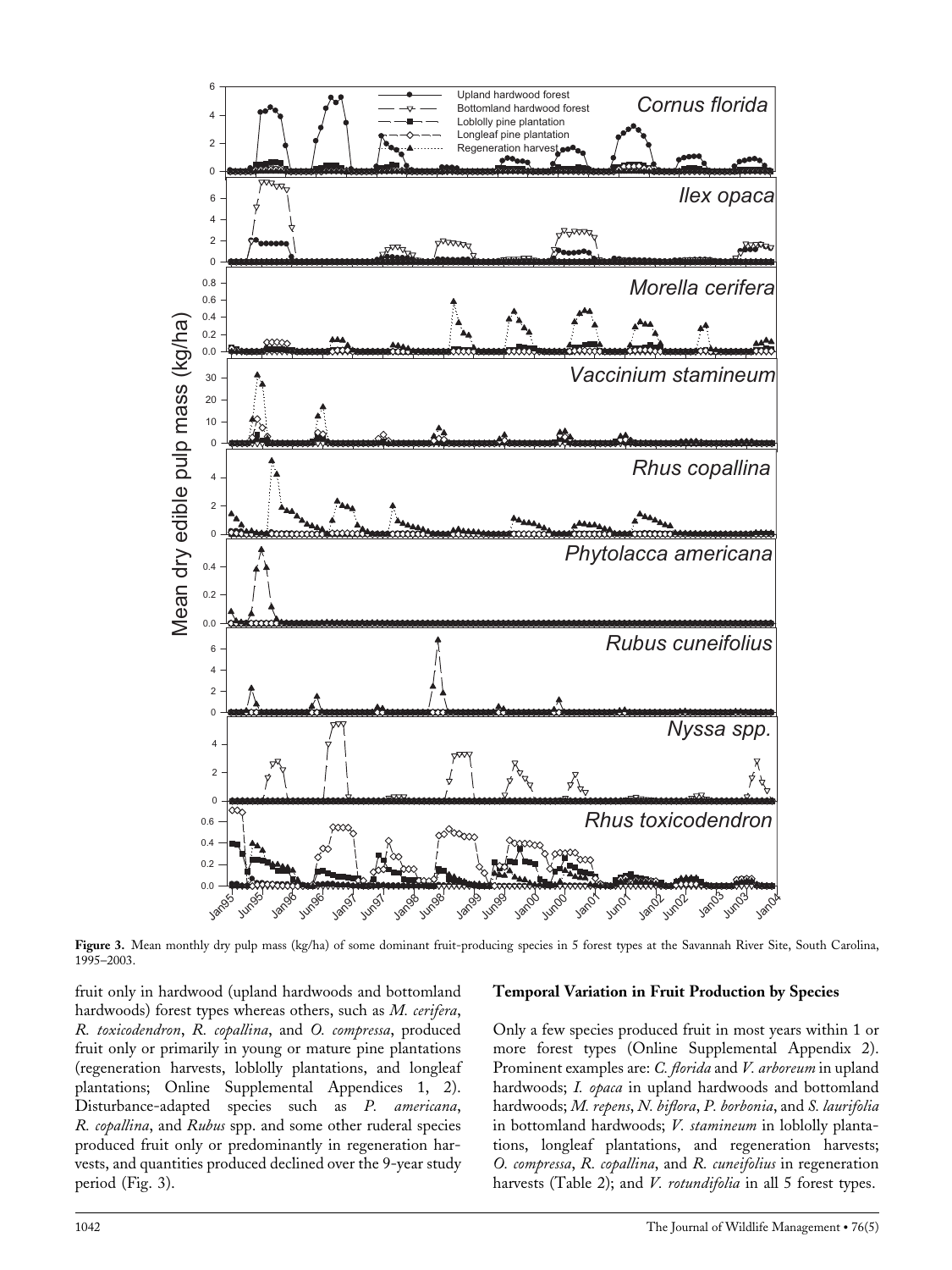Fruit crop sizes of several species differed among years (Fig. 3). For example, in upland hardwoods about 19 times more C. florida fruits were produced in 1996 than in 1998. In bottomland hardwoods more than 298 times more I. opaca fruits were produced in 1995 than in 1996, and 30 times more N. biflora fruits were produced in 1996 than in 2001. In longleaf plantations, about 33 times more R. toxicodendron fruits were produced in 1998 than in 1995.

Temporal changes in fruit production and the relative importance of some species in regeneration harvests were associated with stand development. A post-harvest (1995 and 1996) increase in fruit production in regeneration harvests compared to other forest types was primarily due to large quantities of fruit produced by V. stamineum, R. copallina, R. cuneifolius, and O. compressa (Table 2); P. americana also produced fruit during 1995 but composed <2% of total mass and total number of fruits in regeneration harvests that year. However, different species produced abundant fruit during different years of stand development. Rhus copallina was a dominant fruit producer for several years but production levels declined within 5 years post-harvest (Table 2). In contrast, M. cerifera fruit production increased through time and was a dominant fruit producer in regeneration harvests within 5-years post-harvest (Fig. 3). Vaccinium stamineum remained a dominant fruit producer in regeneration harvests during most years, with the notable exception of crop failure in 1997. Within 8 or 9 years post-harvest, fruit production by dominant species in regeneration harvests was similar to fruit production in the 4 mature forest types (Fig. 3). Fruit production (mass and number of fruits) in regeneration harvests did not differ from upland hardwoods or bottomland hardwoods because of high spatial and temporal variability in regeneration harvests (Fig. 1).

Differences in fruiting phenology (Fig. 3) and species distribution among the 5 forest types (Table 1) contributed to sustained fruit availability during most months (Fig. 2). Early spring (May) fruit species included blueberry (V. corymbosum and V. elliottii), most abundant in bottomland hardwoods, and P. angustifolia, P. umbellata, and several other species that were not associated with a particular forest type. Vaccinium stamineum was a summer (Jun and Jul) fruit that was most abundant in regeneration harvests, but also relatively abundant in loblolly plantations and longleaf plantations. Rubus cuneifolius was also available during summer, predominantly in regeneration harvests in 1998 (Fig. 3). Late summer and fall fruits included N. biflora (Aug–Nov) in bottomland hardwoods; C. florida (Jul–Nov), most abundant in upland hardwoods; and R. toxicodendron (Jun-Dec), most abundant in loblolly plantations and longleaf plantations, followed by regeneration harvests (Fig. 3). Winter fruits included I. opaca (Jun–Feb), most abundant in bottomland hardwoods and (less so) in upland hardwoods; R. copallina (Oct–Jul), predominantly in regeneration harvests; and M. cerifera (Sep–Jan), most abundant in regeneration harvests beginning about 5 years post-harvest, but also available in loblolly plantations and longleaf plantations (Fig. 3). Smilax spp. produced a small proportion of dry fruit pulp mass but retained fruits during winter months, with greatest amounts produced in bottomland hardwoods and upland hardwoods (Online Supplemental Appendix 1).

### DISCUSSION

Fruit availability in the South Carolina upper Coastal Plain was highly variable because of differences in species composition among forest types and age classes, patchy distribution of fruiting plants both within and among forest types, fruiting phenology, high inter-annual variation in fruit crop size by some common species, and the dynamic process of disturbance-adapted species colonization and subsequent decline in recently harvested stands. Fruit number, pulp production, and species richness were consistently lower in 2 types of mature pine plantation, compared to mature upland and bottomland hardwood forest sites. This difference was likely because of drier, low-fertility sandy soils in the pine stands and lack of overstory hardwood species that produced fruit. Additionally, management that typically occurs in pine plantations such as midstory removal and prescribed burns are specifically intended to reduce densities of plants that compete with pines, contributing to reduced fruit-production. For example, fruit production by M. cerifera is temporarily eliminated by prescribed burning, and gradually increases for 5 years or more afterward (Borgmann et al. 2004). Ewel and Atmosoedirdjo (1987) also reported less fruit production in a southeastern pine plantation relative to a bottomland hardwood forest.

Fruit production patterns in regeneration harvests likely resulted from high light levels and recent soil disturbance that promoted colonization and fruiting by disturbanceadapted species initially, with shifts to different fruit producing species as the planted pines grew to canopy closure. Declining total fruit production in regeneration harvest sites over the 9-year study period was largely the result of decreasing production by common fruit-producing disturbance-associated species such as Rubus spp., R. copallina, O. compressa, and P. americana which produced abundant fruit in 1994 (C. H. Greenberg, U.S. Forest Service, unpublished data) but was not a major component of total fruit production by 3 years post-harvest. Vaccinium stamineum fruit production also declined in regeneration harvests after an initial spike, likely because of decreased light availability with increasing canopy closure. Decreased production by those species was offset somewhat by fruiting of M. cerifera as it recovered by sprouting and produced large quantities of fruit in regeneration harvests. In our study, pulp mass and fruit producing species richness did not differ between regeneration harvests and both hardwood forest types, upland hardwoods and bottomland hardwoods; this was likely because of the high spatial and temporal variability in fruit production and species producing fruit in regeneration harvests compared to upland hardwoods and bottomland hardwoods over the 9-year study period. Other studies also showed increased fruit production in recently harvested pine plantation (e.g., Halls and Alcaniz 1968, Johnson and Landers 1978, Campo and Hurst 1980, Stransky and Roese 1984) and other recently disturbed forest types (see Greenberg et al. 2011), and that the suite of species produc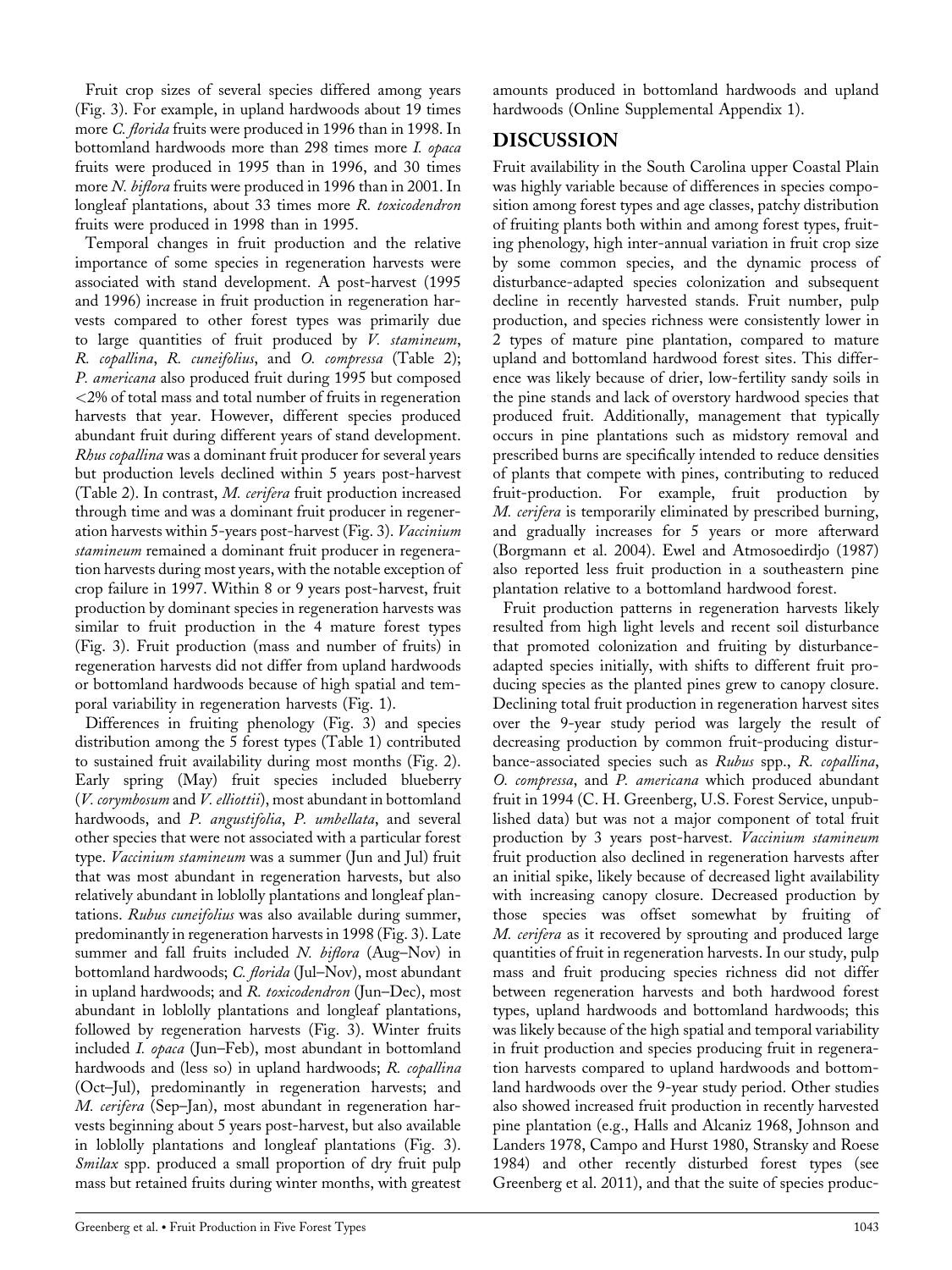ing the most fruit changed with stand maturation and canopy closure (Johnson and Landers 1978, Greenberg et al. 2011).

Among the 60 species producing fleshy fruit during our study, only a few produced the majority of total dry pulp mass and (or) individual fruits. With respect to production of dry fruit pulp, V. stamineum dominated (43% of total), followed by V. rotundifolia (10%), C. florida (9%), I. opaca (7%), Rubus spp. (4%), and *N. biflora* (6%). Other species produced large numbers of small fruits (i.e., dominated numerically): R. copallina (24%), M. cerifera (18%), and R. toxicodendron (7%). Although these species did not contribute greatly to total mass, they are nonetheless important food resources for wildlife. For example, the fruit of M. cerifera is a critical food for yellow-rumped warblers (Dendroica coronata) and influenced their local distribution in winter at our study site (Borgmann et al. 2004, Kwit et al. 2004a). Likewise, R. toxicodendron fruits are removed by wildlife more quickly and more completely than fruits of practically all other species at our site (McCarty et al. 2002), suggesting they are a highly preferred and nutritious food source. Thus, managers cannot assume that species producing the most fruit are necessarily the most commonly consumed or preferred by wildlife.

More generally, temporal variation in fleshy fruit production was punctuated by the erratic nature of fruit production in some species in all forest types. Substantial variation in crop size among years by several dominant species in the 4 mature forest types (where light conditions were relatively static during the study period) suggests masting. Masting implies synchronous fruit production by individuals within a population that results in boom or bust crop years (Silvertown 1980). Large crops in some years (booms) and complete failures in other years (busts) are well documented for oaks (see Greenberg and Warburton 2007) and some studies have likewise suggested masting in some species that produce fleshy fruits (Herrera et al. 1998). However, synchronized fruiting by oak populations does not occur in all years, and moderate crop sizes are also common (see Greenberg and Warburton 2007). In our study, I. opaca produced no fruit in 4 years, N. biflora and R. toxicodendron produced none in 3 years, and C. florida produced none in 1 year. However, crop sizes also fluctuated dramatically among years for those species, even during nonfailure years. For example, dry pulp mass production by I. *opaca* was nearly 5 times greater in 1995 than in 1997. Variation in crop size may be affected by weather during flowering or fruit development, inter-annual differences in energy allocation to growth versus fruit production, or other factors. Although we did not analyze fruiting synchrony among conspecifics and our study period was too brief to document consistent cycles of fruit production for any species, the potential for masting patterns by some fleshy fruit producing species warrants further exploration.

Several abundant fruiting species were strongly associated with specific forest types and (or) years, likely because of differences in topography, soil moisture, and history of disturbance and management (Odum 1991, White and Gaines 2000). For example, C. florida was a dominant fruit producer

in upland hardwoods, whereas I. opaca and N. biflora were dominant fruit producers in bottomland hardwoods but produced relatively little or no fruit in the other 4 forest types. In contrast, R. toxicodendron and M. cerifera were dominant fruit producers in loblolly plantations and regeneration harvests, but did not produce substantial amounts of fruit in the upland hardwood or bottomland hardwood forest types. Some species, such as  $R$ . copallina and  $R$ . cuneifolius were closely associated with recently disturbed sites (regeneration harvests). Vaccinium stamineum produced a large proportion of dry fruit pulp mass in upland hardwoods (11%), loblolly plantations (47%), longleaf plantations (76%), and regeneration harvests (58%), but not in bottomland hardwoods.

Several other less abundant fruit-producing species also were exclusively or nearly exclusively associated with specific forest types. For example, A. triphyllum, I. glabra, M. virginiana, M. repens, P. borbonia, R. radicans, S. laurifolia, S. rotundifolia, V. corymbosum, and V. elliottii occurred and produced fruit exclusively or nearly exclusively in bottomland hardwoods and contributed to the overall greatest species richness of fruit species in bottomland hardwoods. Species that produced relatively minor amounts of fruit mass nonetheless contributed cumulatively to differences in total fruit production among forest types or seasons. Further, the importance of each fruit species is difficult to evaluate because any given species may be uncommon in the diets of most animal species, yet could be critical to a few.

Fruit availability also varied seasonally, with different species—many associated with only 1 or a few forest types producing or retaining fruit during different months and for differing lengths of time. Generally, fruit production was greatest from late spring through fall. Common summer fruits included V. stamineum (occurring in all 5 forest types but most abundant in regeneration harvests). Rubus spp. was also a common summer fruit, but only in regeneration harvests 4–5-years post-harvest (1997–1998). Late summer and fall fruits included C. *florida* (dominant in upland hardwoods) and N. biflora (dominant in bottomland hardwoods). Rhus toxicodendron produced fruit during summer and fall (dominant in both mature pine plantation types). Common winter fruits were *I. opaca* (dominant in bottomland hardwoods), M. cerifera, and R. copallina (both dominant in regeneration harvests). Winter fruit availability was generally greater in bottomland hardwoods, regeneration harvests, and upland hardwoods than in both mature pine plantation types.

The timing and quantity of fruit production may affect consumption rates by vertebrates (Willson and Whelan 1993). Availability of winter fruits may be critical to some over-wintering birds, and had a demonstrable influence on the abundance and distribution of hermit thrush (Cathartus guttatus; Kwit et al. 2004a) and yellow-rumped warblers (Borgmann et al. 2004) at our study site. Maintaining a diversity of fruit-producing species at a landscape level provides food for a variety of wildlife species, as some fruit species are consumed preferentially whereas others may be consumed most heavily by some vertebrates and (or) at different times of the year (McCarty et al. 2002). High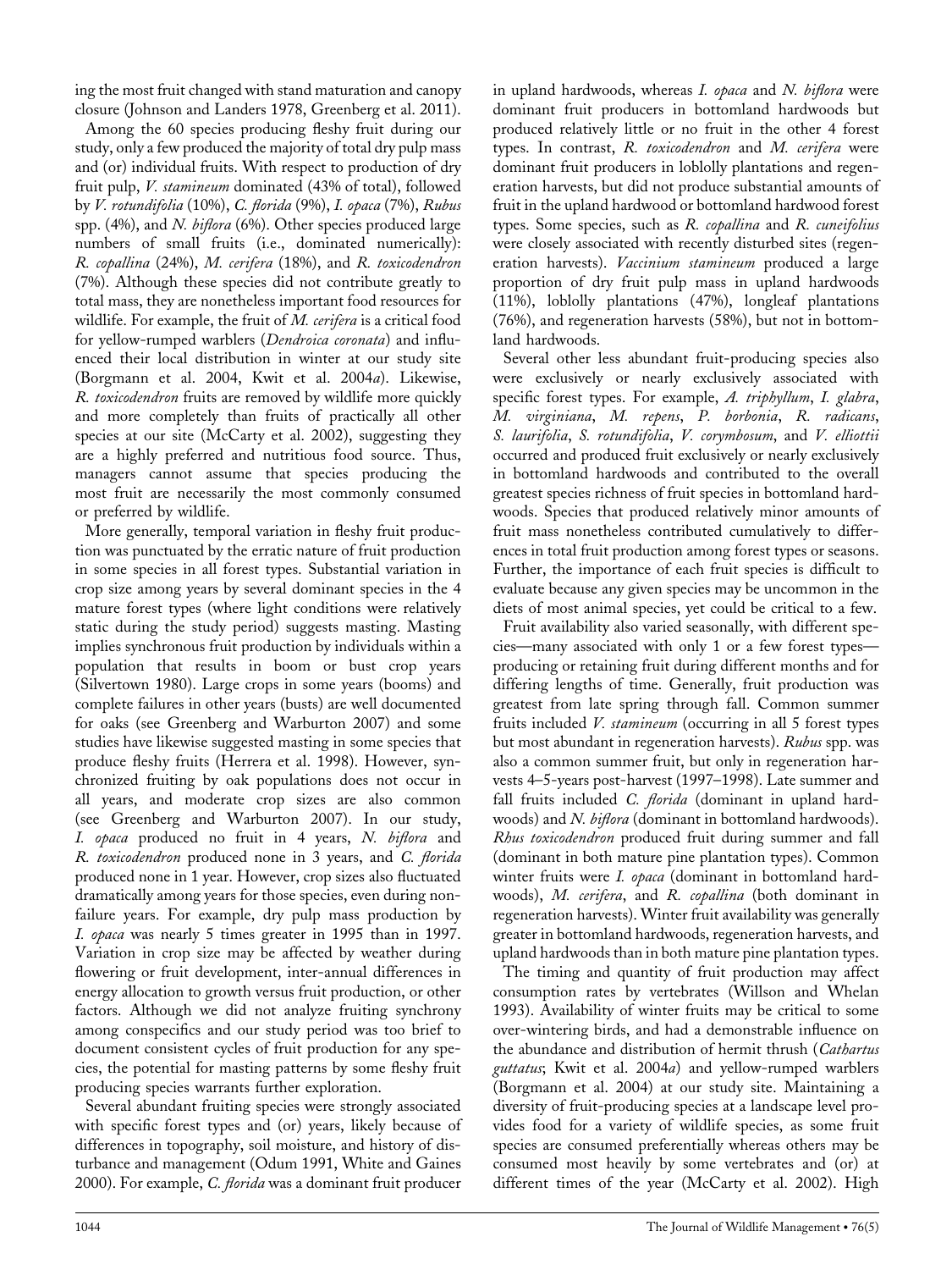spatio-temporal variability in fruit availability among the 5 forest types we studied highlights the importance of maintaining a diversity of forest types at a landscape level.

Our estimates of total fruit mass production in mature upland hardwood forests in the upper Coastal Plain were on average 3.5 greater than estimates in similar forests of the southern Appalachians (average 1,439 g dry pulp/ha and 5,079 g/ha, respectively; Greenberg et al. 2007). Similarly, peak dry fruit pulp biomass was 2.4 times greater in young clearcuts in our study area (regeneration harvests) than in recent harvests of upland hardwood forests in the southern Appalachians (average 38,226 g/ha 2 years post-harvest, and 15,963 g/ha 5 years post-harvest, respectively). In pinehardwood forests of the Interior Highlands of Arkansas and Oklahoma, average estimates of dry pulp mass production (including only fruit  $\leq$ 2 m above the ground) were 28.8 times greater for 5-year old clearcut regeneration harvests than for mature forests (18,596 g/ha and 645 g/ha, respectively; see Greenberg et al. 2011).

Geographic and site differences may contribute to some differences in total fruit production estimates among physiographic regions, as these factors influence the presence and relative abundance of some common fruit-producing species. For example, V. stamineum was the dominant fruit-producing shrub in our study area, whereas Gaylussacia ursina (another ericaceous shrub) was the dominant fruit-producing shrub in the southern Appalachians (Greenberg et al. 2007). Other plant species, such as M. cerifera and S. laurifolia, were common winter fruit producers in our study area but do not occur in the southern Appalachians or forests further north. Different estimates of dry pulp mass for dominant fruitproducing species may also contribute to differences in estimates of relative importance or total fruit biomass production among studies or regions. For example, our dry pulp biomass estimates for *V. stamineum*, *C. florida*, *Rubus* (a different species), and R. *copallina* fruits for the upper Coastal Plain were  $>2$  times greater than estimates for those species in the southern Appalachians in Greenberg et al. (2007). Finally, random plot placement and finite replication may lead to error in estimates of fruit production because of spatial variation in the occurrence and density of fruitproducing plants among landscapes.

Comparison of fruit mass production among studies is confounded because most studies report mass of whole dry fruits, including seeds. However, we believe that reporting dry pulp provides a more practical estimate of fruit production for land managers because seeds of fleshy fruit are not generally digested by fruit-eating wildlife and hence provide no nutritional value (Herrera 1982). Nutrient content of pulp differs among fruit species and is an important factor in fruit selection by different wildlife species (Levey and Martinez del Rio 2001); thus estimates of nutrient content must be considered along with pulp mass when determining fruit value to wildlife.

# MANAGEMENT IMPLICATIONS

Young regeneration stands are especially important because they typically produce large quantities of fruit in relatively small areas and can be key foraging areas for many wildlife species (Greenberg et al. 2011). Forest management disturbances such as timber harvest, burning, and other management techniques that substantially alter forest structure and light availability to the forest floor can greatly affect fruit availability and thereby affect the use of habitats by wildlife. Nonetheless, our results show that fruit availability in regenerating forests can change quickly. Also, many common fruit producing species may produce fruits primarily in forest types or age classes other than young pine plantations. Thus, a prudent strategy for land managers to maintain availability of at least some fruit is to provide a diverse landscape of different forest types and age-classes that include young, regenerating forests (see Shifley and Thompson 2011). Although we found that most fruits in a given forest type are produced by just a few species, we suggest 2 reasons why management should not focus on those species exclusively. First, many of the most prolific producers are either associated with ephemeral forest types (i.e., regenerating clearcuts) or are highly variable in annual production of fruits. Second, fruit pulp varies substantially among species in protein, carbohydrate, and lipid content, and in the amount and chemical profile of secondary compounds (Levey and Martinez del Rio 2001). Consequently, most temperate birds and other wildlife species that consume fruit likely depend on a wide variety of fruits; a single species is unlikely to suffice, regardless of abundance.

# ACKNOWLEDGMENTS

We thank J. I. Blake and the U.S. Forest Service for longterm logistical and financial support of this study (No. SU96- 43-F; D.J.L. and C.H.G., PIs). Support was also provided by the Department of Energy-Savannah River Operations Office through the U.S. Forest Service Savannah River under Interagency Agreement DE-IA09-76SR00056. K. Borgmann, A. Brinton, R. Busser, C. Deppe, T. Hargrave-Roof, N. Khalil, M. Reiskind, C. Renk, and E. Uramkin assisted with fruit surveys. A. Poole provided soils information for plots. B. Parresol provided statistical guidance and review. T. L. Keyser, T. Fearer, G. Roloff, and 3 anonymous reviewers helped improve earlier versions of this manuscript.

### LITERATURE CITED

- Blake, J. G., and W. G. Hoppes. 1986. Resource abundance and microhabitat use by birds in an isolated east-central Illinois woodlot. Auk 103:328– 340.
- Borgmann, K. L., S. F. Pearson, D. J. Levey, and C. H. Greenberg. 2004. Wintering yellow-rumped warblers (Dendroica coronata) track manipulated abundance of Myrica cerifera fruits. Auk 121:74–87.
- Buler, J. J., F. R. Moore, and S. Woltmann. 2007. A multi-scale examination of stopover habitat use by birds. Ecology 88:1789–1802.
- Campo, J. J., and G. A. Hurst. 1980. Soft mast production in young loblolly plantations. Proceedings of the Conference of Southeastern Association of Fish and Wildlife Agencies 34:470–475.
- Eiler, J. H., W. G. Wathen, and M. R. Pelton. 1989. Reproduction in black bears in the southern Appalachian mountains. Journal of Wildlife Management 53:353–360.
- Ewel, K. C., and S. Atmosoedirdjo. 1987. Flower and fruit production in three north Florida ecosystems. Biological Sciences 50:216–222.